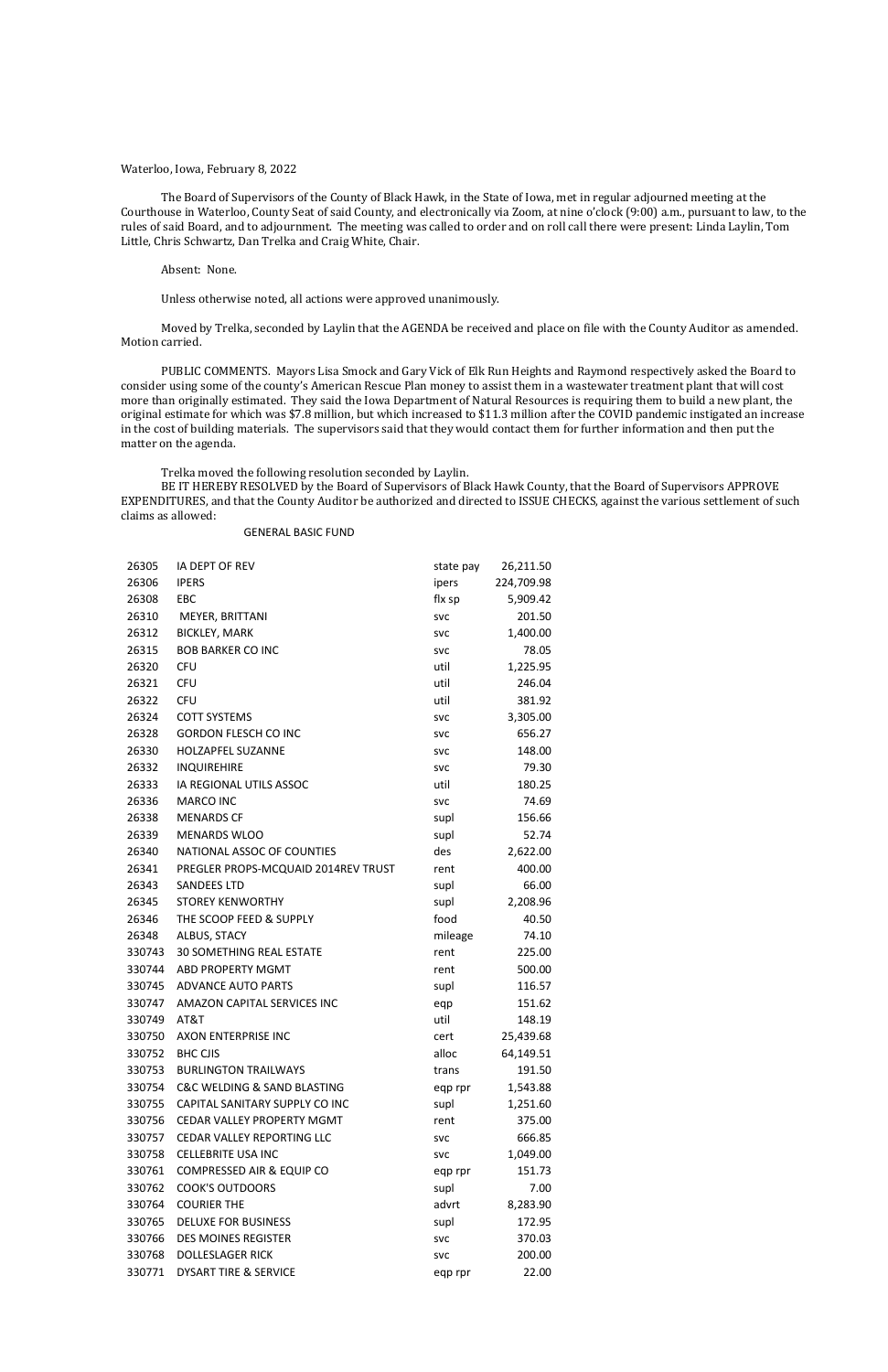| 330773 | <b>GOVERNMENT SOCIAL MEDIA LLC</b> | conf       | 449.00    |
|--------|------------------------------------|------------|-----------|
| 330774 | <b>GRUNDY COUNTY SHERIFF</b>       | <b>SVC</b> | 36.50     |
| 330777 | HUDSON PRINTING CO INC             | publ       | 1,483.45  |
| 330779 | IA HEARTLAND HABITAT FOR HUMANITY  | rent       | 200.00    |
| 330780 | IA PUBLIC HEALTH ASSOC             | memb       | 550.00    |
| 330781 | IA STATE MEDICAL EXAMINER          | <b>SVC</b> | 14,045.88 |
| 330782 | <b>JOHNSON COUNTY</b>              | <b>SVC</b> | 49.87     |
| 330783 | KIPP, CHARLES                      | rent       | 200.00    |
| 330784 | <b>KOBLISKA VINCE M</b>            | rent       | 200.00    |
| 330788 | LPC CONNECT                        | util       | 173.49    |
| 330789 | MCCARTER JOHN L                    | <b>SVC</b> | 179.61    |
| 330791 | <b>MERCYONE</b>                    | trans      | 416.00    |
| 330796 | MOORE, GLEN                        | rent       | 225.00    |
| 330797 | MOTEL <sub>6</sub>                 | shlt       | 135.00    |
| 330799 | <b>NAPA AUTO PARTS</b>             | supl       | 196.96    |
| 330806 | POWESHIEK WATER ASSOC              | util       | 375.00    |
| 330807 | PROSECUTING ATTORNEYS TRAINING     | supl       | 660.00    |
| 330812 | <b>STAPLES CREDIT PLAN</b>         | supl       | 414.00    |
| 330813 | <b>STRATEGIC IMAGING</b>           | supl       | 2,960.51  |
| 330814 | SUMMIT FOOD SERVICE, LLC           | food       | 11,262.74 |
| 330815 | THE SHRED MASTER LLC               | <b>SVC</b> | 145.90    |
| 330816 | TITAN MACHINERY INC                | eqp        | 103.00    |
| 330817 | <b>USPO</b>                        | supl       | 3,900.00  |
| 330818 | <b>USPS</b>                        | postage    | 6,300.00  |
| 330819 | <b>US CREMATION SOCIETY</b>        | <b>SVC</b> | 1,595.00  |
| 330821 | <b>WLOO WATER WORKS</b>            | util       | 193.71    |
| 330822 | <b>WERTJES UNIFORMS</b>            | unif       | 515.98    |
|        |                                    |            |           |

# GENERAL SUPPLEMENTAL FUND

| 26305  | <b>IA DEPT OF REV</b>            | state pay  | 247.00    |
|--------|----------------------------------|------------|-----------|
| 26306  | <b>IPERS</b>                     | ipers      | 2,034.32  |
| 26311  | <b>ACCESS SYSTEMS</b>            | <b>SVC</b> | 163.50    |
| 26345  | <b>STOREY KENWORTHY</b>          | supl       | 176.29    |
| 330787 | LINN COUNTY                      | supl       | 1.00      |
| 330800 | N IA JUVENILE DETENTION SERVICES | allolc     | 39,195.05 |
| 330801 | OFFICE DEPOT                     | supl       | 35.42     |
| 330824 | YOUTH & SHELTER SERVICES INC     | <b>SVC</b> | 513.15    |

## CO SVCS FUND

| 26305 | IA DEPT OF REV                | state pay     | 119.00 |
|-------|-------------------------------|---------------|--------|
| 26306 | <b>IPFRS</b>                  | <b>T</b> bers | 851.76 |
|       | 330763 COUNTY SOCIAL SERVICES | oth pay       | 670.08 |

### RURAL BASIC FUND

| 26305 | IA DEPT OF REV           | state pay     | 1,731.50  |
|-------|--------------------------|---------------|-----------|
| 26306 | <b>IPERS</b>             | <b>l</b> pers | 16.561.75 |
|       | 330785 KOCH CONSTRUCTION | SVC.          | 412.00    |

## SECONDARY ROADS FUND

| 26305 | <b>IA DEPT OF REV</b>        | state pay  | 3,790.00  |
|-------|------------------------------|------------|-----------|
| 26306 | <b>IPERS</b>                 | ipers      | 29,624.47 |
| 26314 | <b>BLACK HILLS ENERGY</b>    | util       | 1,348.70  |
| 26317 | <b>CFU</b>                   | util       | 7.25      |
| 26323 | CONSOLIDATED ENERGY HARTLAND | util       | 151.20    |
| 26326 | <b>FIX TIRE CO</b>           | fuel       | 354.55    |
| 26329 | <b>GORDON FLESCH CO INC</b>  | <b>SVC</b> | 89.60     |
| 26331 | <b>HUDSON CITY OF</b>        | util       | 35.58     |
| 26332 | <b>INQUIREHIRE</b>           | <b>SVC</b> | 50.00     |
| 26334 | <b>KARENS PRINT RITE</b>     | supl       | 12.50     |
| 26344 | <b>SCOTS SUPPLY CO INC</b>   | supl       | 123.48    |
| 26347 | THOMAS JAMES LLC             | <b>SVC</b> | 17.50     |
| 26352 | WAGNER, JOHN C               | reimb      | 120.00    |
| 26353 | WEBER, JEFFREY               | reimb      | 120.00    |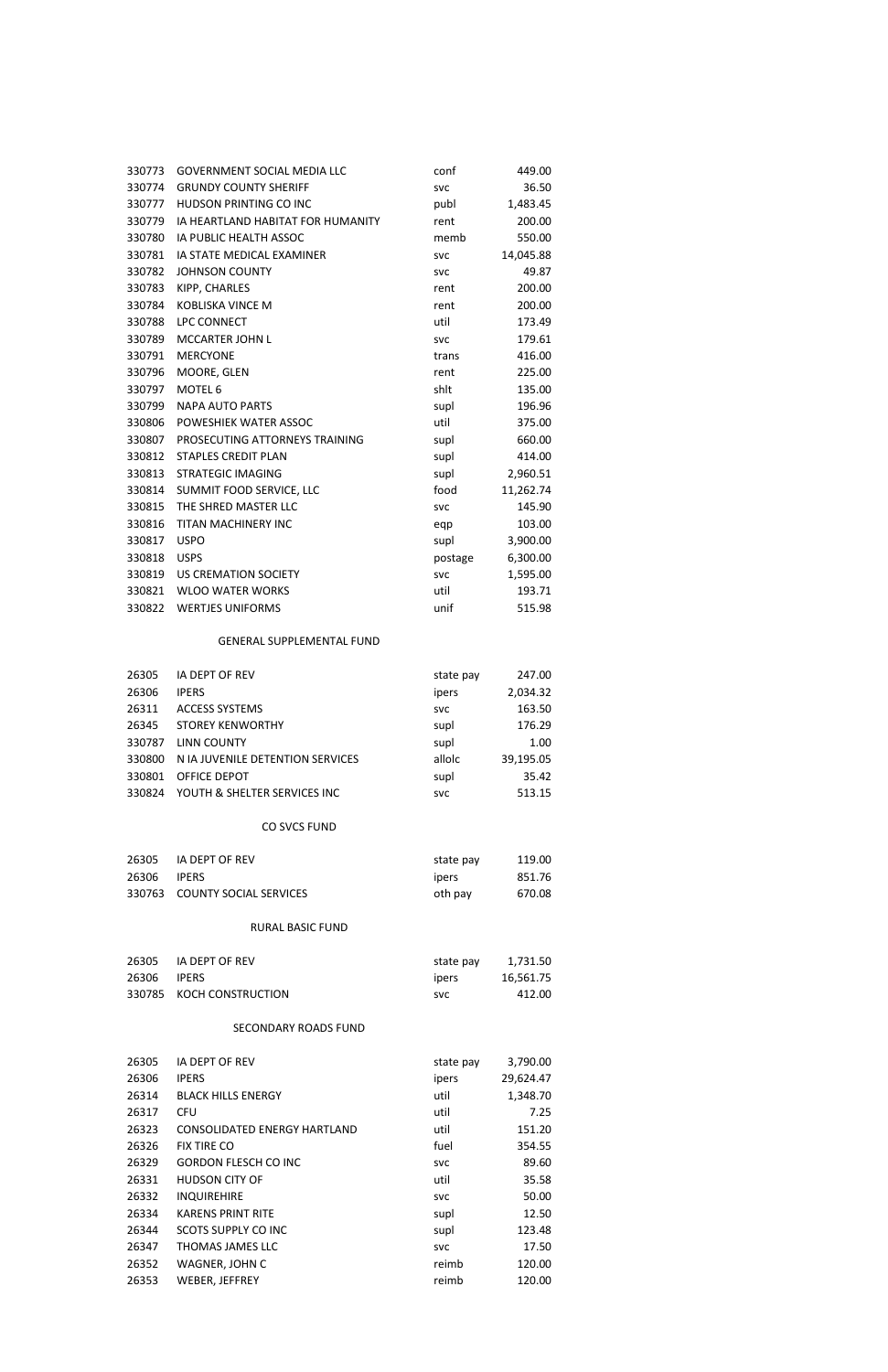| 330742 | <b>1ST AYD CORP</b>                  | supl       | 483.63     |
|--------|--------------------------------------|------------|------------|
| 330746 | <b>AIRGAS NORTH CENTRAL</b>          | eqp rent   | 240.46     |
| 330747 | AMAZON CAPITAL SERVICES INC          | supl       | 460.42     |
| 330769 | <b>DONS TRUCK SALES INC</b>          | eqp rpr    | 3,751.40   |
| 330776 | HUDSON MUNICIPAL ELECTRIC UTIL       | util       | 498.18     |
| 330786 | LA PORTE MOTOR SUPPLY INC            | supl       | 805.00     |
| 330788 | LPC CONNECT                          | util       | 38.89      |
| 330794 | <b>MID AMERICAN ENERGY</b>           | uutil      | 38.73      |
| 330795 | MITCHELL1                            | supl       | 230.00     |
| 330798 | <b>MURPHY TRACTOR &amp; EQUIP CO</b> | eqp rpr    | 27.48      |
| 330799 | <b>NAPA AUTO PARTS</b>               | supl       | 1,125.41   |
| 330802 | PETERSON CONTRACTORS INC             | <b>SVC</b> | 30,668.50  |
| 330803 | PHELPS UNIFORM SPECIALIST            | <b>SVC</b> | 55.75      |
| 330804 | PLUMB TECH INC                       | eqp rpr    | 569.05     |
| 330805 | POMP'S TIRE SERVICE                  | eqp        | 7,180.22   |
| 330810 | SADLER POWER TRAIN INC               |            | 6,490.54   |
| 330823 | <b>WITHAM AUTO CENTER</b>            | eqp        | 13.52      |
|        |                                      | eqp rpr    |            |
|        | RECORDER'S RECORD MGT FUND           |            |            |
| 26345  | <b>STOREY KENWORTHY</b>              | eqp        | 865.81     |
| 330770 | DRIVERS LICENSE GUIDE CO             | supl       | 31.95      |
| 330772 | <b>GOVERNMENT FORMS AND SUPPLIES</b> | supl       | 227.01     |
|        |                                      |            |            |
|        | JAIL COMMISSARY FUND                 |            |            |
| 26305  | IA DEPT OF REV                       | state pay  | 98.00      |
| 26306  | <b>IPERS</b>                         | ipers      | 1,117.10   |
| 26335  | <b>KEEFE SUPPLY CO</b>               | food       | 2,647.64   |
| 26337  | <b>MCKEE FOODS</b>                   | food       | 101.59     |
|        |                                      |            |            |
|        | <b>INS TRUST FUND</b>                |            |            |
| 26307  | NAVITUS HEALTH SOLUTIONS             | ins        | 30,179.59  |
| 26309  | PREFERRED ONE INS CO                 | ins        | 159,577.69 |
|        |                                      |            |            |
|        | SOLID WASTE ADMIN FUND               |            |            |
| 26305  | <b>IA DEPT OF REV</b>                | state pay  | 213.00     |
| 26306  | <b>IPERS</b>                         | ipers      | 1,382.69   |
|        |                                      |            |            |
|        | <b>E911 SERVICE COMMISSION FUND</b>  |            |            |
| 26316  | <b>CDW GOVERNMENT INC</b>            | <b>SVC</b> | 6,808.83   |
| 26318  | <b>CFU</b>                           | util       | 289.80     |
| 26319  | <b>CFU</b>                           | util       | 102.50     |
| 26325  | EAST CENTRAL IA RURAL ELEC           | util       | 175.45     |
| 26342  | <b>RACOM CORP</b>                    | <b>SVC</b> | 2,832.00   |
|        | 330748 AMERICAN TOWER CORP           | util       | 8,046.74   |
|        |                                      |            |            |

#### 330793 MID AMERICAN ENERGY UTIL UTIL UTIL UTIL 196.31

MID AMERICAN ENERGY util 233.57

## EMERGENCY MGMT FUND

| 26305  | IA DEPT OF REV           | state pay | 126.00 |
|--------|--------------------------|-----------|--------|
| 26306  | <b>IPERS</b>             | ipers     | 846.90 |
| 330759 | CENTURYLINK              | util      | 66.77  |
| 330760 | CENTURYLINK              | util      | 554.77 |
| 330790 | MEDIACOM                 | util      | 214.40 |
| 330809 | RAPIDS REPRODUCTIONS INC | egp       | 100.00 |

# CONS COMM FUND

| 26305 | IA DEPT OF REV    | state pay | 2.396.00  |
|-------|-------------------|-----------|-----------|
| 26306 | <b>IPERS</b>      | ipers     | 20.326.88 |
| 26327 | <b>FORBES KIM</b> | training  | 76.81     |
| 26349 | GOETSCH. SKYE     | training  | 66.63     |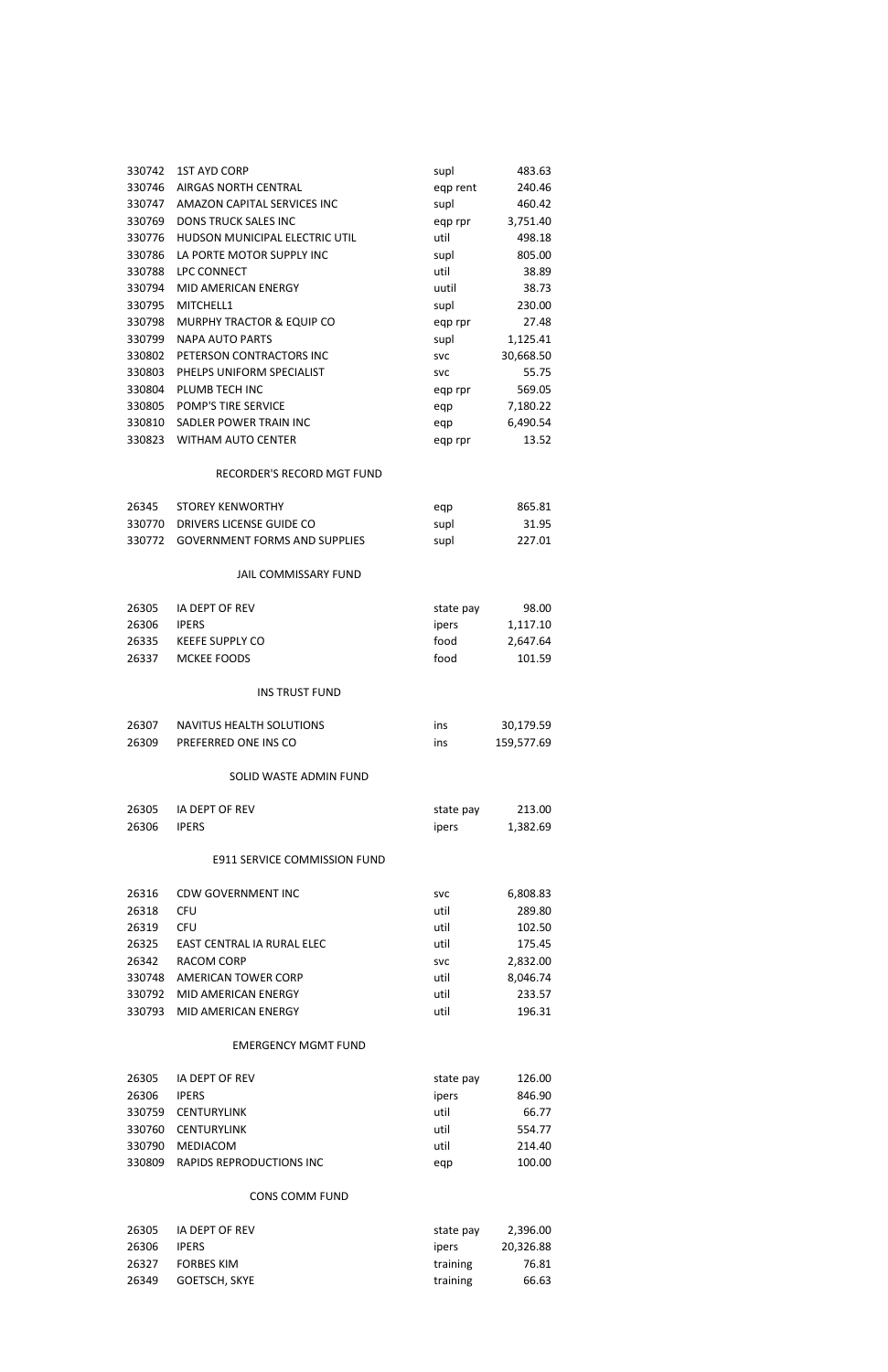| 26350  | LOLLEY, KELSEY              | training   | 156.95    |
|--------|-----------------------------|------------|-----------|
| 26351  | MICHAEL, ROBERT             | training   | 185.43    |
| 330747 | AMAZON CAPITAL SERVICES INC | supl       | 123.96    |
| 330767 | DIGITAL OFFICE SOLUTIONS    | <b>SVC</b> | 166.10    |
| 330775 | HAWKEYE ALARM & SIGNAL CO   | eqp        | 1,153.00  |
| 330778 | <b>INFOGROUP</b>            | <b>SVC</b> | 282.00    |
| 330808 | <b>QUILL CORP</b>           | supl       | 181.66    |
| 330811 | <b>STAPLES CREDIT PLAN</b>  | supl       | 10.97     |
|        |                             |            |           |
|        | CO ASSESSOR FUND            |            |           |
| 26305  | IA DEPT OF REV              | state pay  | 1,091.00  |
| 26306  | <b>IPERS</b>                | ipers      | 8,821.78  |
| 26313  | <b>BHC TREASURER</b>        | oth pay    | 5,000.00  |
| 26332  | <b>INQUIREHIRE</b>          | <b>SVC</b> | 25.00     |
| 330751 | <b>BHC ATTORNEY</b>         | <b>SVC</b> | 20,000.00 |
| 330820 | VISA                        | supl       | 662.80    |

AYES: Laylin, Little, Schwartz, Trelka, White.

NAYS: None. Resolution adopted.

RECEIVE PROJECT UPDATES FROM DEPARTMENT HEADS/ELECTED OFFICIALS. County Engineer Cathy Nicholas said that a group of county engineers is asking the Iowa Department of Transportation (IDOT) to spend more on ADA ramps, curb cuts and safety programs. She said that the IDOT will have only \$50 million rather than the \$120 million they had in the past for swapping with the counties for federal funds, meaning the counties will be working with federal money to a greater extent and will be subject to federal requirements.

2. The PAYROLL ADJUSTMENTS submitted by the various departments and the County Auditor be authorized and directed to adjust his records accordingly.

Human Resources Director Amanda Fesenmeyer said she is reviewing the county's Equal Employment Opportunity (EEO) plan and will use 2020 census figures to look at the EEO and Affirmative Action plans, revisiting goals and comparing county resident demographics to county employee demographics. She said the Policy Review Committee should meet to consider changes from the state.

Moved by Laylin, seconded by Trelka that the MINUTES of the Board Meeting held February 1, 2022 be and are hereby approved as submitted. Motion carried.

### **CONSENT AGENDA**

Laylin moved the following RESOLUTION seconded by Trelka.

- A. TO APPROVE, RECEIVE, PLACE ON FILE WITH THE COUNTY AUDITOR
	- 1. The Board of Supervisors APPROVE INTERGOVERNMENTAL JOURNAL ENTRIES, and that the County Auditor be authorized and directed to TRANSFER monies within the various funds as submitted.

| Transfer from Fund               | Amount   | Transfer to Fund                       | Amount   |
|----------------------------------|----------|----------------------------------------|----------|
| SECONDARY ROADS                  |          | 6,124.56   HEALTH INSURANCE TRUST FUND | 6.124.56 |
| <b>COUNTY SERVICES FUND</b>      | 21.48    | GENERAL - DHS                          | 21.48    |
| <b>GENERAL - SOCIAL SERVICES</b> | 4.77     | GENERAL - DHS                          | 4.77     |
|                                  |          |                                        |          |
|                                  | 6,150.81 |                                        | 6,150.81 |

## B. TO APPROVE AND DIRECT THE CHAIR TO SIGN

1. The MANURE MANAGEMENT PLAN (MMP) update submitted by Happel Farms Inc, Facility ID# 64264, located in Bennington Township, Section Twelve (12), in Black Hawk County pursuant to 567 Iowa Administrative Code §455B.

| DEPT. NAME. TITLE                    | TΟ      | <b>EFFECTIVE DATE</b> | <b>ACTION</b>          |
|--------------------------------------|---------|-----------------------|------------------------|
| <b>SHERIFF, Tony Thompson</b>        |         |                       |                        |
| Schipper, Trinity S.                 | \$21.52 | 1/31/2022             | New Hire               |
| White, Paul C.                       | \$26.99 | 1/23/2022             | <b>Increment Raise</b> |
| <b>INFORMATION TECHNOLOGY, AI Yu</b> |         |                       |                        |

Veeder, Kim M. 68 and 1990 1200 1200 1201 12022 11:31/2022 11:42

3. The RENEWAL APPLICATION for a Class "E" LIQUOR LICENSE (LC), including SUNDAY SALES, submitted by Fratzke, Inc., d/b/a Pronto BP, 7305 LaPorte Road, Washburn Iowa.

AYES: Laylin, Little, Schwartz, Trelka, White.

NAYS: None. Resolution adopted.

### **CONSENT AGENDA ENDS**

Trelka moved the following resolution seconded by Laylin.

BE IT HEREBY RESOLVED that the AGREEMENT for DOT Initiated Detour of Primary Highways onto Local Roads between the Iowa Department of Transportation and Black Hawk County during the period July 25, 2022 to August 25, 2022 detour US 63 on West Schrock Road (D35) to IA 21 be approved as recommended by Catherine Nicholas, County Engineer. Cn-3-5000

AYES: Laylin, Little, Schwartz, Trelka, White.

NAYS: None. Resolution adopted.